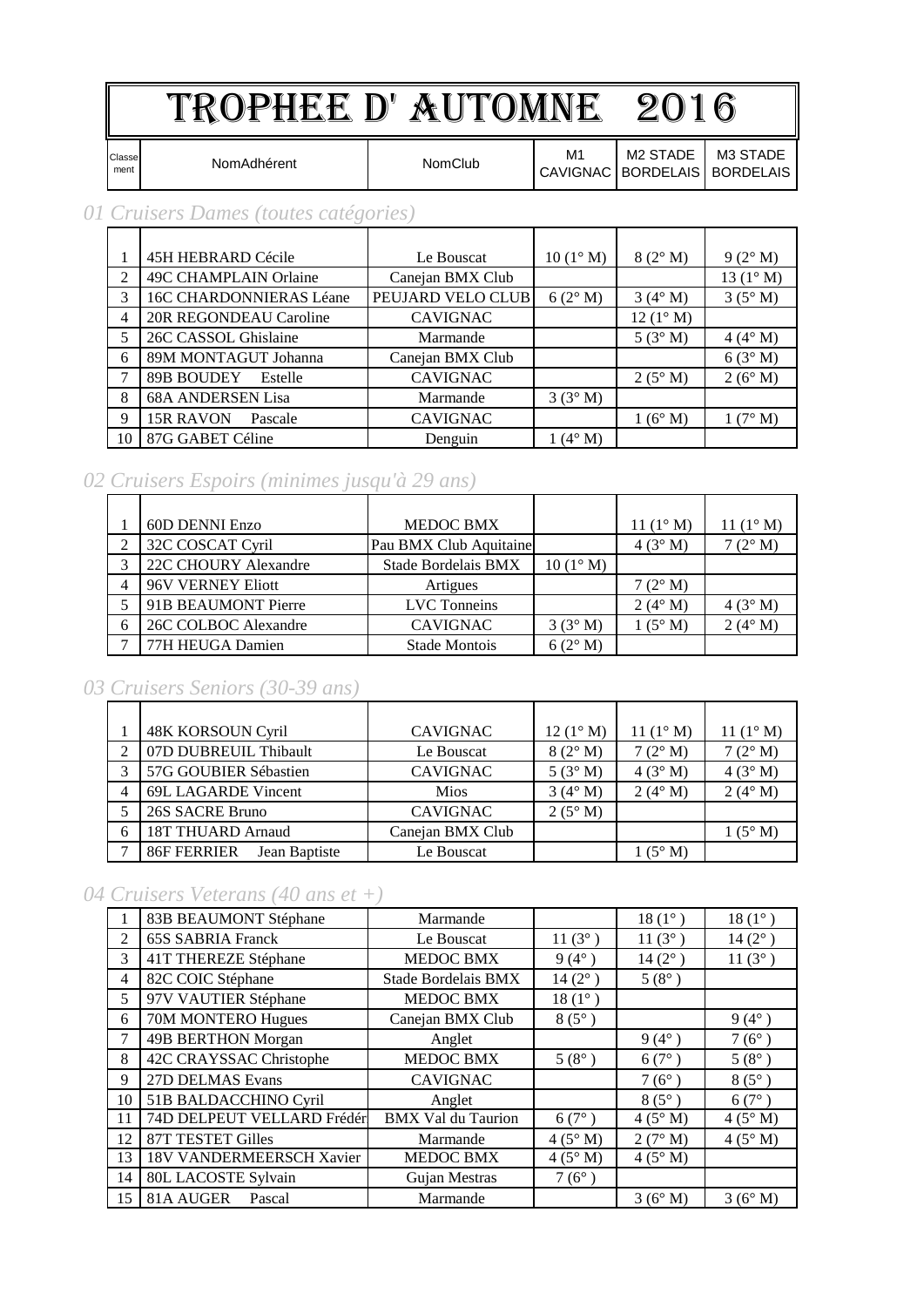## *05 Filles Benjamines et moins*

|                | <b>63B BAGUENARD Maelys</b> | Marmande             | $18(1^{\circ})$  | $10(2^{\circ} M)$ | 7(3° M)            |
|----------------|-----------------------------|----------------------|------------------|-------------------|--------------------|
| 2              | 11S SALESSES Anaïs          | Denguin              | $14(2^{\circ})$  | 7(3° M)           | $10(2^{\circ} M)$  |
| 3              | 43P PILLET Avril            | Stade Bordelais BMX  |                  | $14(1^{\circ} M)$ | 14 $(1^{\circ} M)$ |
| $\overline{4}$ | 97P PIC Mélina              | <b>Stade Montois</b> | 11 $(3^{\circ})$ | 5 ( $4^\circ$ M)  | $5(4^\circ M)$     |
| 5              | 68J JOUANNIGOT Maya         | Denguin              | $9(4^{\circ})$   | 4(5° M)           | $4(5^\circ M)$     |
| 6              | 71L LEBON<br>Clara          | <b>Mios</b>          | $5(8^{\circ})$   | 2(7° M)           | 3(6° M)            |
| 7              | 53B BILLEREY Cassandra      | <b>CAVIGNAC</b>      | $7(6^{\circ})$   | 3(6° M)           |                    |
| 8              | <b>48D DUVERGER Orlane</b>  | Denguin              | $8(5^\circ)$     |                   |                    |
| 9              | 47A ANTIC Yoanna            | Denguin              | $6(7^{\circ})$   |                   |                    |
| 10             | 06L LECLAIR Louise          | <b>MEDOC BMX</b>     | 4(5° M)          | 1(8° M)           |                    |
| 11             | 44P PLESSIS<br>Manon        | Le Bouscat           | 2(7° M)          |                   | 2(7° M)            |
| 12             | <b>56T TORCHAUSSE Enora</b> | Le Bouscat           | 4(5° M)          |                   |                    |
| 13             | 10P PEGA Marine             | <b>CAVIGNAC</b>      | 3(6° M)          |                   |                    |
| 13             | 94W WEISS<br>Kelly          | Stade Bordelais BMX  | 3(6° M)          |                   |                    |

# *06 7 ans et -*

|        | 77L LAMOLIE Kenly           | Stade Bordelais BMX       | $18(1^{\circ})$  | $18(1^{\circ})$ | $18(1^{\circ})$ |
|--------|-----------------------------|---------------------------|------------------|-----------------|-----------------|
| 2      | 42L LABESQUE Tom            | Denguin                   |                  | $14(2^{\circ})$ | $14(2^{\circ})$ |
| 3      | 88N NOGUEIRA LAMBLOT Morgan | <b>MEDOC BMX</b>          | $9(4^{\circ})$   | $8(5^\circ)$    | $11(3^{\circ})$ |
| 4      | 23M MANIABLE Noah           | Stade Bordelais BMX       | $8(5^\circ)$     | $11(3^{\circ})$ | $9(4^{\circ})$  |
| 5      | 66S SABRIA-HEBRARD Evan     | Le Bouscat                | 11 $(3^{\circ})$ | $7(6^{\circ})$  | $8(5^{\circ})$  |
| 6      | 41M MIRAOUI Ilian           | Le Bouscat                | $14(2^{\circ})$  | $5(8^{\circ})$  |                 |
| 7      | 41B BOUCHERIE Alban         | <b>CAVIGNAC</b>           | 3(6° M)          | $6(7^{\circ})$  |                 |
| 7      | <b>65C CAZAILLON Maxime</b> | Le Bouscat                |                  | 3(6° M)         | $6(7^{\circ})$  |
| $\tau$ | 95J JULIENNE Estéban        | <b>BMX Val du Taurion</b> |                  | $9(4^{\circ})$  |                 |
| 10     | 30F FERRIER<br>Gaspard      | Le Bouscat                | $4(5^\circ M)$   | $4(5^\circ M)$  |                 |
| 11     | 48G GENDRON Samuel          | Artigues                  |                  |                 | $7(6^{\circ})$  |
| 11     | 97G GOUBIER Mathys          | <b>CAVIGNAC</b>           | $7(6^{\circ})$   |                 |                 |
| 13     | 08M MENIER<br>Antoine       | <b>CAVIGNAC</b>           | $4(5^\circ M)$   | 2(7° M)         |                 |
| 13     | 48V VRIGNON Tim             | <b>CAVIGNAC</b>           | $6(7^{\circ})$   |                 |                 |
| 15     | 34P PITON Maxime            | <b>CAVIGNAC</b>           | $5(8^{\circ})$   |                 |                 |
| 15     | 90B BONNET Kilyan           | Artigues                  |                  |                 | $5(8^{\circ})$  |
| 17     | 18E EYMARD Evann            | <b>CAVIGNAC</b>           |                  |                 | $4(5^\circ M)$  |
| 17     | 34P PITMAN Keelan           | Anglet                    |                  | 4(5° M)         |                 |
| 17     | 83B BONET Mael              | Canejan BMX Club          |                  |                 | $4(5^\circ M)$  |
| 20     | 23B BETTOÏA Noah            | Le Bouscat                |                  | 3(6° M)         |                 |
| 20     | 83N NIVOT Iwan              | <b>CAVIGNAC</b>           | 3(6° M)          |                 |                 |

### *07 8 ans*

|    | 86M MARROCQ Thibault  | <b>Stade Montois</b>   | $18(1^{\circ})$ | $18(1^{\circ})$ | $22(1^{\circ})$  |
|----|-----------------------|------------------------|-----------------|-----------------|------------------|
| 2  | 38S SALESSES Mathis   | Denguin                | $11(3^{\circ})$ | $14(2^{\circ})$ | 13 $(4^{\circ})$ |
| 3  | 89P PLESSIS Titouan   | Le Bouscat             | $14(2^{\circ})$ |                 | $18(2^{\circ})$  |
| 3  | 63P POUILLER Benjamin | Condat                 | $9(4^{\circ})$  | $11(3^{\circ})$ | $12(5^{\circ})$  |
| 5  | 50A AUGER Mael        | Marmande               |                 | $8(5^\circ)$    | $10(7^{\circ})$  |
| 6  | 37B BALDACCHINO Iban  | Anglet                 |                 | $9(4^{\circ})$  | $9(8^\circ)$     |
| 7  | 33N NAVARRO Matt      | Pau BMX Club Aquitaine | $5(8^{\circ})$  |                 | 11 $(6^{\circ})$ |
| 8  | 45P POMMIER Nathan    | Anglet                 |                 |                 | $15(3^{\circ})$  |
| 9  | 67P PICQ Arthur       | Canejan BMX Club       |                 | $7(6^{\circ})$  | 8(5°1/2)         |
| 10 | 97G GANDON Ylan       | Stade Bordelais BMX    | $4(5^\circ M)$  | $4(5^\circ M)$  | 7(6°1/2)         |
| 11 | 52S SALABANZI Lao     | Le Bouscat             |                 | $5(8^\circ)$    | 8(5°1/2)         |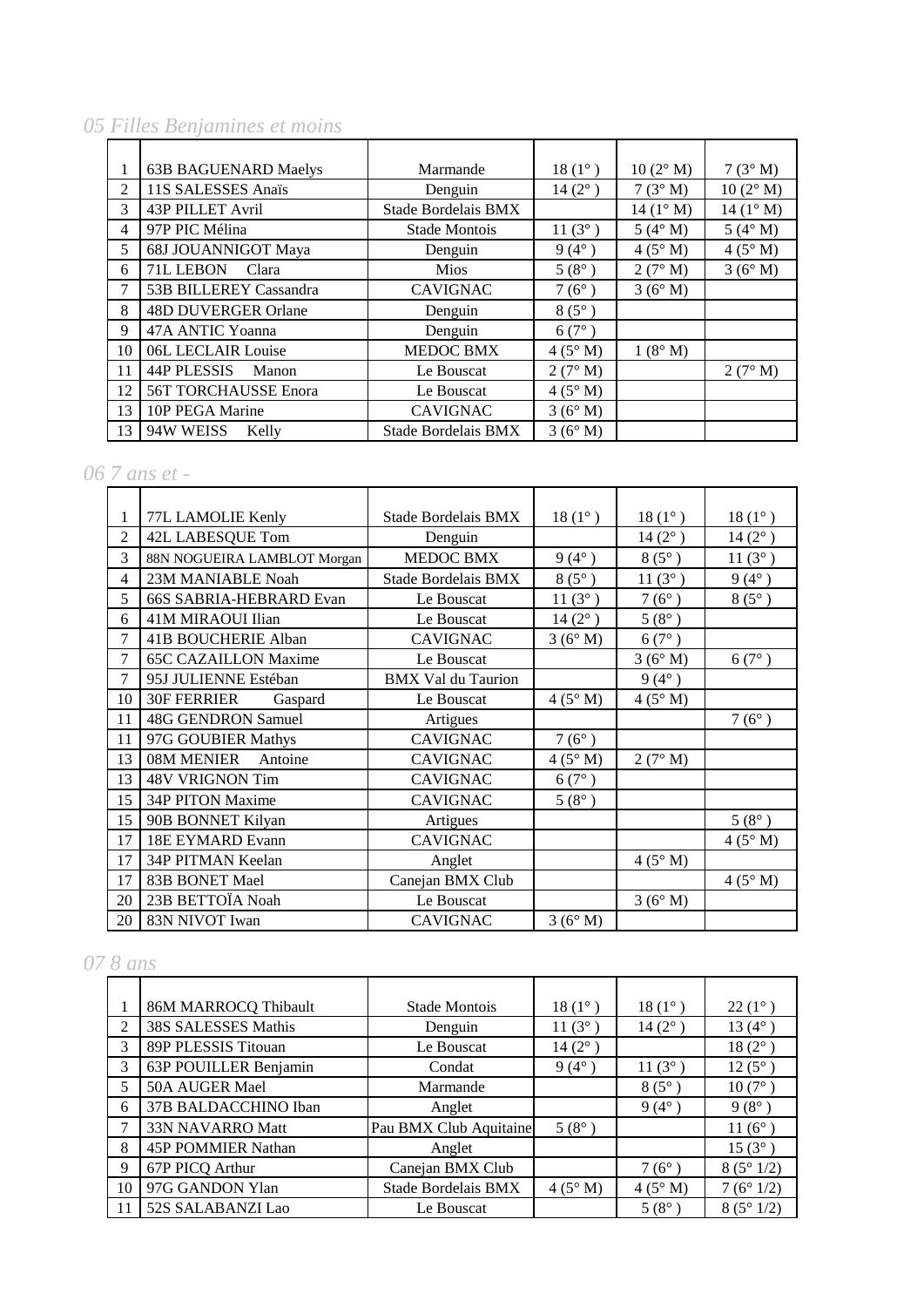| 12 | <b>18D DURAND TAMIENCEW Lucas</b> | <b>MEDOC BMX</b>    | $8(5^\circ)$   | $4(5^\circ M)$ |                |
|----|-----------------------------------|---------------------|----------------|----------------|----------------|
| 13 | 14L LENOBLE Jules                 | Le Bouscat          | $4(5^\circ M)$ | 2(7° M)        | $4(5^\circ M)$ |
| 13 | 69L LE PAIH Archibald             | Marmande            | $7(6^{\circ})$ | 3(6° M)        |                |
| 15 | 04R RAVON Keenan                  | <b>CAVIGNAC</b>     |                | 2(7° M)        | 7(6°1/2)       |
| 15 | 44C CHATAIGNIER Théo              | <b>CAVIGNAC</b>     | $6(7^{\circ})$ |                | 3(6° M)        |
| 15 | 75F FERRIER Sacha                 | Le Bouscat          | 3(6° M)        | $6(7^{\circ})$ |                |
| 18 | 89T THUARD Valentin               | Canejan BMX Club    | 1(8° M)        |                | $4(5^\circ M)$ |
| 19 | 18V VIROULAUD Simon               | Artigues            |                |                | $4(5^\circ M)$ |
| 20 | 47F FOURMY Ewan                   | Stade Bordelais BMX |                | 3(6° M)        |                |
| 21 | 07H HERAUD Nolhan                 | <b>CAVIGNAC</b>     | 2(7° M)        |                |                |
| 22 | 21B BETTOÏA Maël                  | Le Bouscat          |                | $1(8^\circ M)$ |                |

# *08 Pupilles 1 (9 ans)*

| 1              | 36D DUBREUIL Matt             | Le Bouscat                 | $22(1^{\circ})$     | $22(1^{\circ})$      | $18(1^{\circ})$ |
|----------------|-------------------------------|----------------------------|---------------------|----------------------|-----------------|
| $\overline{2}$ | 61S SERAUDIE Luigi            | Le Bouscat                 | $13(4^{\circ})$     | $18(2^{\circ})$      | $14(2^{\circ})$ |
| $\overline{3}$ | 39K KERJEAN Maxime            | Mios                       | $15(3^{\circ})$     | $13(4^{\circ})$      | $11(3^{\circ})$ |
| $\overline{4}$ | 12D DUMON Timothée            | Canejan BMX Club           | 8(5°1/2)            | $15(3^{\circ})$      | $9(4^{\circ})$  |
| 5              | 34R RIGOLET Mathéo            | <b>Stade Bordelais BMX</b> | $11(6^{\circ})$     | $11(6^{\circ})$      | $5(8^{\circ})$  |
| 6              | 78T THOMAS Noam               | <b>MEDOC BMX</b>           | 6(7°1/2)            | $10(7^{\circ})$      | $8(5^\circ)$    |
| $\overline{7}$ | 77E ESCAMES Raphaël           | Pau BMX Club Aquitaine     | $12(5^{\circ})$     | $12(5^{\circ})$      |                 |
| 8              | 93P PERRIER MARCHAND Quentin  | <b>Stade Bordelais BMX</b> | 7(6°1/2)            | $9(8^{\circ})$       | $7(6^{\circ})$  |
| 9              | <b>85V VAUTIER Milo</b>       | <b>MEDOC BMX</b>           | 7(6°1/2)            | 8(5°1/2)             | $6(7^\circ)$    |
| 10             | 23G GABET Maxime              | Denguin                    | 8(5°1/2)            | 7(6°1/2)             | $4(5^\circ M)$  |
| 11             | <b>67C CAMPE Simon</b>        | Anglet                     | $18(2^{\circ})$     |                      |                 |
| 12             | 06L LEGER Julian              | <b>BMX Val du Taurion</b>  | 6(7°1/2)            | 8(5°1/2)             | 3(6° M)         |
| 13             | 33M MENIER Maël               | <b>CAVIGNAC</b>            | 5(8°1/2)            | 7 ( $6^{\circ}$ 1/2) |                 |
| 14             | 21B BALBAS Mathis             | Marmande                   | $5\ (8^\circ\ 1/2)$ | $4(5^\circ M)$       | 2(7° M)         |
| 15             | 24L LESPINE BARRIERE Mael     | Marmande                   | $10(7^{\circ})$     |                      |                 |
| 16             | 31A ALEXANDRE Yannick         | Denguin                    | $9(8^{\circ})$      |                      |                 |
| 17             | 34P PHILIPPE Romain           | Le Bouscat                 | 4(5° M)             | $4(5^\circ M)$       |                 |
| 18             | 17L LAHIEYTE Adam             | <b>Stade Bordelais BMX</b> |                     | 3(6° M)              | $4(5^\circ M)$  |
| 19             | 58V VIGOUROUX LAINGUI Etienne | Le Bouscat                 | 3(6°M)              | 3(6° M)              |                 |
| 20             | 02M MARTINEZ Enzo             | <b>Stade Bordelais BMX</b> |                     | 4(5° M)              |                 |
| 20             | 23F FORT Elliott              | Le Bouscat                 | $4(5^\circ M)$      |                      |                 |
| 20             | 43R RICHEDA Raphael           | Marmande                   | $4(5^\circ M)$      |                      |                 |
| 20             | 74D DECOSNE Tommy             | <b>CAVIGNAC</b>            | $4(5^\circ M)$      |                      |                 |
| 24             | 01V VIGE ITASSE Gabriel       | <b>Mios</b>                | 3(6° M)             |                      |                 |
| 24             | 71L LAGARDE Timéo             | Mios                       | 3(6° M)             |                      |                 |
| 24             | 90D DUFOUR Esteban            | <b>CAVIGNAC</b>            | 3(6° M)             |                      |                 |
| 24             | 95H HOUGUET Yoann             | <b>Stade Bordelais BMX</b> |                     |                      | 3(6° M)         |
| 28             | 26F FERCOCQ Morgan            | Le Bouscat                 |                     |                      | 2(7° M)         |
| 28             | 54B BOIN Arthur               | <b>CAVIGNAC</b>            | 2(7° M)             |                      |                 |

# *09 Pupilles 2 (10 ans)*

|                | 29B BOUDEY Enzo             | <b>CAVIGNAC</b>     | $22(1^{\circ})$   | $15(3^{\circ})$   | 11 $(3^{\circ}$  |
|----------------|-----------------------------|---------------------|-------------------|-------------------|------------------|
| $\mathfrak{D}$ | 82O OUSSET Baptiste         | Stade Bordelais BMX | $15(3^{\circ})$   | $18(2^{\circ})$   | 14 $(2^{\circ})$ |
| 3              | 54V VALLEE Gaspard          | Anglet              | 3(6° M)           | $22(1^{\circ})$   | $18(1^{\circ})$  |
| $\overline{4}$ | 86N NAVERO SALABERT Alexis  | Denguin             | $18(2^{\circ})$   | $12(5^{\circ})$   | $7(6^{\circ})$   |
|                | 41E ENTOR Nathan            | <b>MEDOC BMX</b>    | $12(5^{\circ})$   | 13 $(4^{\circ}$   | $9(4^{\circ})$   |
| 6              | <b>39M MONTOURCY Pierre</b> | <b>GAURIAC VTT</b>  | 11 $(6^{\circ})$  | $9(8^{\circ})$    | $8(5^\circ)$     |
|                | 54L LESTERLOU Maxime        | <b>BMXL ACADEMY</b> | 13 $(4^{\circ})$  | 6(7°1/2)          | $5(8^{\circ})$   |
| 8              | 64B BEDIN Léo               | Canejan BMX Club    | $9(8^{\circ})$    | $8(5^{\circ}1/2)$ | $6(7^{\circ})$   |
| 9              | 06I IOAN Raphael            | Stade Bordelais BMX | 6(7°1/2)          | $10(7^\circ$      | $4(5^\circ M)$   |
| 9              | 08T TARDY Oscar             | Stade Bordelais BMX | $8(5^{\circ}1/2)$ | $8(5^{\circ}1/2)$ | $4(5^\circ M)$   |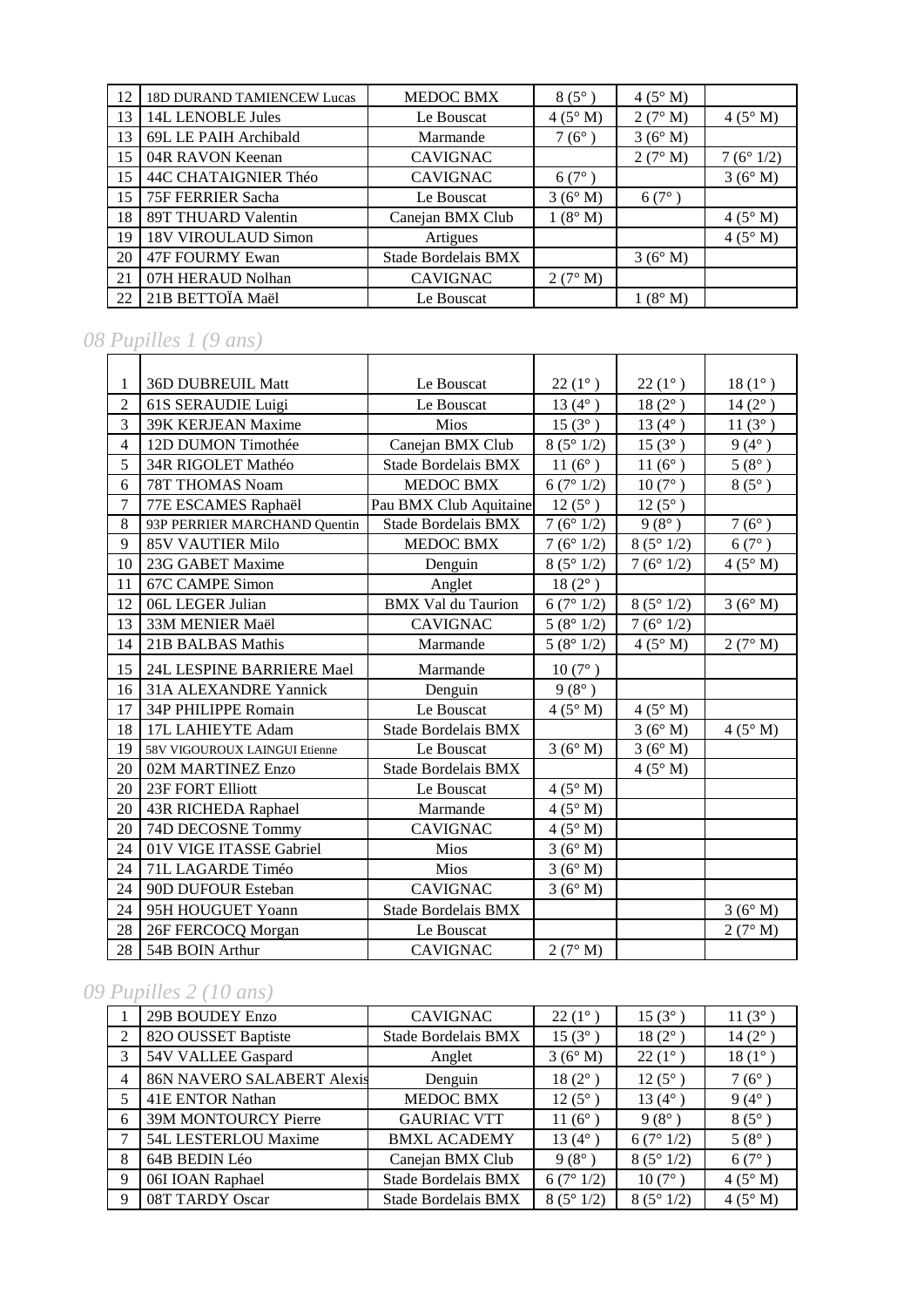| 11 | 36D DELPEUT VELLARD Nathar | <b>BMX Val du Taurion</b> | $10(7^{\circ})$ | 7(6°1/2)        |         |
|----|----------------------------|---------------------------|-----------------|-----------------|---------|
| 11 | 44D DUCHE Estéban          | <b>BMX</b> Val du Taurion | 7(6°1/2)        | 7(6°1/2)        | 3(6° M) |
| 13 | 34T TAVERNIER Mathéo       | <b>CAVIGNAC</b>           | 7(6°1/2)        | 5(8°1/2)        | 3(6° M) |
| 14 | 05L LAMAZEROLLES Yann      | Stade Bordelais BMX       | 8(5°1/2)        | 6(7°1/2)        |         |
| 15 | 27M MAZAUD Thomas          | Condat                    |                 | $11(6^{\circ})$ |         |
| 15 | 44M MARECHAL Axel          | Canejan BMX Club          | 5(8°1/2)        | $4(5^\circ M)$  | 2(7° M) |
| 17 | 09D DELMAS Lucas           | Terrasson                 | 5(8°1/2)        | 5(8°1/2)        |         |
| 18 | 01M MORIN Kylian           | <b>Mios</b>               | $4(5^\circ M)$  | $4(5^\circ M)$  |         |
| 18 | 22A ARNU Tomy              | Terrasson                 | $4(5^\circ M)$  | $4(5^\circ M)$  |         |
| 20 | 11V VAN IMPE Malo          | <b>CAVIGNAC</b>           | 3(6° M)         | 4(5° M)         |         |
| 21 | 05G GRIMAULT Ronan         | Canejan BMX Club          | 6(7°1/2)        |                 |         |
| 22 | 75B BETILLE Quentin        | Artigues                  | $4(5^\circ M)$  |                 |         |
| 22 | 84R RECLUS Kilian          | <b>CAVIGNAC</b>           | $4(5^\circ M)$  |                 |         |
| 24 | 33F FLEURY Mathéo          | <b>Mios</b>               | 3(6° M)         |                 |         |
| 24 | 87B BLANC Adrien           | Canejan BMX Club          |                 | 3(6° M)         |         |
| 24 | 93C COSTEMALE LACOSTE Axel | Canejan BMX Club          |                 | 3(6° M)         |         |
| 27 | 59C CASAS Ewann            | <b>CAVIGNAC</b>           | 2(7° M)         |                 |         |

## *10 Benjamins 1 (11 ans)*

| $\mathbf{1}$     | 37L LEBON Morgan          | Mios                       | $22(1^{\circ})$         | $15(3^{\circ})$        | $15(3^{\circ})$        |
|------------------|---------------------------|----------------------------|-------------------------|------------------------|------------------------|
| $\overline{2}$   | 06J JOUANNIGOT Matheis    | Denguin                    | 13 $(4^{\circ})$        | $22(1^{\circ})$        | $12(5^{\circ})$        |
| 3                | 61W WEISS Mickaël         | Stade Bordelais BMX        | $18(2^{\circ})$         | $12(5^{\circ})$        | 13 $(4^{\circ})$       |
| $\overline{4}$   | 95H HENRY Lubin           | Canejan BMX Club           | $15(3^{\circ})$         | 13 $(4^{\circ})$       | 11 $(6^{\circ})$       |
| 5                | 02M MERVILLE Ryan         | Anglet                     |                         | $18(2^{\circ})$        | $18(2^{\circ})$        |
| 6                | <b>85B BALY Eliot</b>     | Anglet                     | $11(6^{\circ})$         | $10(7^{\circ})$        | $10(7^{\circ})$        |
| $\boldsymbol{7}$ | 93T TUO Vincent           | Marmande                   | $12(5^{\circ})$         | 7(6°1/2)               | $9(8^{\circ})$         |
| 8                | 18C CAILLAUD Melvyn       | Stade Bordelais BMX        | $10(7^{\circ})$         | $9(8^{\circ})$         | 8(5°1/2)               |
| 9                | 85D DURAND Hugo           | Stade Bordelais BMX        | 8(5°1/2)                | $11(6^{\circ})$        | $\frac{1}{7}$ (6° 1/2) |
| 10               | 59N NAVARRO Théo          | Pau BMX Club Aquitaine     |                         |                        | $22(1^{\circ})$        |
| 11               | 66E ECEIZA Matéo          | Denguin                    | $\frac{1}{6}$ (7° 1/2)  | 7(6°1/2)               | 6(7°1/2)               |
| 11               | <b>68L LACOSTE Matteo</b> | Pau BMX Club Aquitaine     | $9(8^{\circ})$          | 4(5° M)                | 6(7°1/2)               |
| 13               | 69L LEYMONIS Quentin      | Marmande                   | 6(7°1/2)                | 4(5° M)                | 7(6°1/2)               |
| 14               | 51P PIPART Arthur         | Marmande                   | 2(7° M)                 | 5(8°1/2)               | 8(5°1/2)               |
| 14               | 71M MORCHOISNE Noah       | Gujan Mestras              | 7(6°1/2)                | 8(5°1/2)               |                        |
| 14               | 78S SOUGNOUX Owen         | Mios                       | 7(6°1/2)                | 8(5°1/2)               |                        |
| 17               | 11F FELIX Enzo            | Le Bouscat                 | 2(7° M)                 | 6(7°1/2)               | 5(8°1/2)               |
| 17               | 48C CARDOIT Matéi         | Stade Bordelais BMX        | 4(5° M)                 | $\frac{1}{5}$ (8° 1/2) | 4(5° M)                |
| 17               | 94C COLLANTES Tom         | Artigues                   | 2(7° M)                 | 6(7°1/2)               | 5(8°1/2)               |
| 20               | 20B BORDIN Nathan         | Marmande                   | 8(5°1/2)                |                        | 4(5° M)                |
| 21               | 22M MICHAUDEL Mael        | Terrasson                  | $\overline{5}$ (8° 1/2) | 4(5° M)                |                        |
| 22               | 05B BEAUMONT Mario        | Marmande                   |                         | 4(5° M)                | 4(5° M)                |
| 23               | 43D DUMAS Simon           | Artigues                   | 4(5° M)                 |                        | 2(7° M)                |
| 23               | 95T TACCHINI Clément      | Le Bouscat                 | 3(6° M)                 |                        | 3(6° M)                |
| 25               | <b>43T THUARD Enzo</b>    | Canejan BMX Club           | $\overline{3}$ (6° M)   |                        | 2(7° M)                |
| 25               | 49F FAVERGE Natan         | Mios                       | 5(8°1/2)                |                        |                        |
| 27               | 17S SAVY Noé              | <b>Stade Montois</b>       |                         |                        | 4(5° M)                |
| 27               | 84G GATA ADEM Maxime      | Artigues                   | 1(8° M)                 |                        | 3(6° M)                |
| 27               | 86S SASTRE Dorian         | Limoges                    | $4(5^\circ M)$          |                        |                        |
| 27               | 93R ROCHA Miguel          | CAVIGNAC                   | $4(5^{\circ} M)$        |                        |                        |
| 31               | 01P PISANESCHI Lino       | <b>CAVIGNAC</b>            | 3(6° M)                 |                        |                        |
| 31               | 35G GANGNET Benjamin      | <b>Stade Bordelais BMX</b> | 3(6° M)                 |                        |                        |
| 31               | 81L LEBEAU Nathan         | Stade Bordelais BMX        |                         | 3(6°M)                 |                        |
| 31               | 82D DUCOS LANSON Maël     | <b>MEDOC BMX</b>           |                         |                        | 3(6° M)                |
| 35               | 82B BILLON Ephram         | Gujan Mestras              | 2(7° M)                 |                        |                        |
| 36               | <b>56C CHONE Mathis</b>   | <b>CAVIGNAC</b>            | 1(8° M)                 |                        |                        |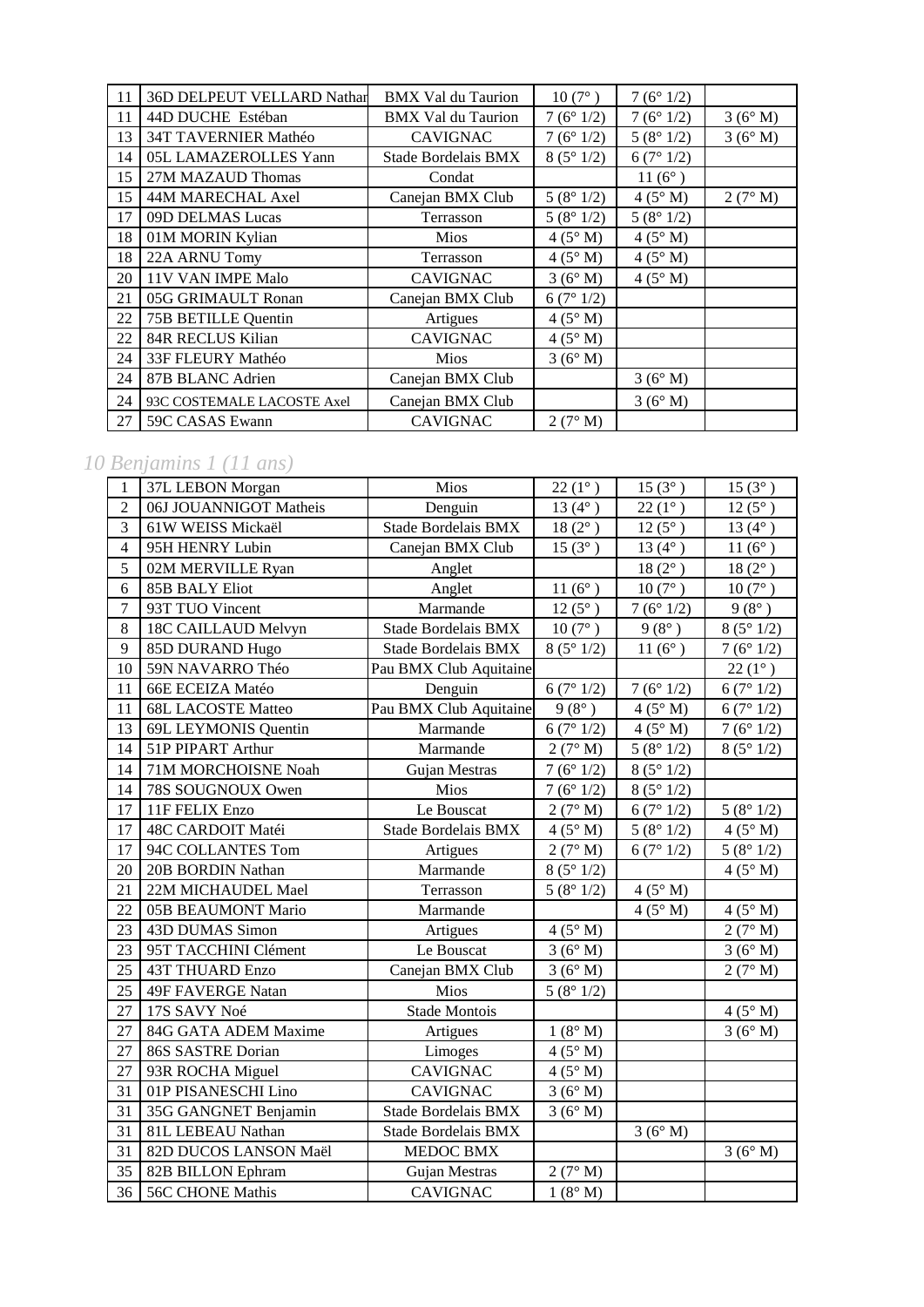*11 Benjamins 2 (12 ans)*

| 1              | 54L LAGARDERE Thibaut       | Canejan BMX Club           | $22(1^{\circ})$  | $22(1^{\circ})$        | $22(1^{\circ})$  |
|----------------|-----------------------------|----------------------------|------------------|------------------------|------------------|
| $\overline{2}$ | 86G GABET Valentin          | Denguin                    | $18(2^{\circ})$  | $18(2^{\circ})$        | 13 $(4^{\circ})$ |
| 3              | 11V VAUTIER Jao             | <b>MEDOC BMX</b>           | $15(3^{\circ})$  | $13(4^{\circ})$        | $15(3^{\circ})$  |
| $\overline{4}$ | 07N NORMAND Jules           | Artigues                   | 8(5°1/2)         | $9(8^{\circ})$         | $18(2^{\circ})$  |
| $\overline{4}$ | <b>48R ROUME Dimitri</b>    | Denguin                    | $12(5^{\circ})$  | $15(3^{\circ})$        | 8(5°1/2)         |
| 6              | <b>69E EMBRY Lucas</b>      | Denguin                    | $11(6^{\circ})$  | $11(6^{\circ})$        | 11 $(6^{\circ})$ |
| $\overline{7}$ | 93B BELASCO Fabio           | Stade Montois              | 13 $(4^{\circ})$ | 6(7°1/2)               | $12(5^{\circ})$  |
| 8              | 74M MONNIER Tao             | <b>Stade Bordelais BMX</b> | 5(8°1/2)         | $12(5^{\circ})$        | 7(6°1/2)         |
| 9              | 500 OURMIERES Mathis        | Canejan BMX Club           | 6(7°1/2)         | 7(6°1/2)               | $9(8^{\circ})$   |
| 10             | 54L LEFOULON Evan           | <b>Stade Bordelais BMX</b> | $9(8^{\circ})$   | 5(8°1/2)               | 5(8°1/2)         |
| 11             | 54G GABAS Hugo              | Canejan BMX Club           | $4(5^\circ M)$   | $\sqrt{8}$ (5° 1/2)    | 6(7°1/2)         |
| 12             | 06F FERRER Dorian           | Mios                       | 8(5°1/2)         | 8(5°1/2)               |                  |
| 13             | 22G GOUDROYE Mathis         | <b>Stade Bordelais BMX</b> | 6(7°1/2)         | 5(8°1/2)               | 4(5° M)          |
| 13             | 41L LAFARGUE Jon            | Anglet                     | $4(5^\circ M)$   | $4(5^\circ M)$         | 7(6°1/2)         |
| 13             | 91L LABASTE Thibault        | <b>Stade Bordelais BMX</b> | 3(6° M)          | $4(5^\circ M)$         | 8(5°1/2)         |
| 16             | 01C CHAT Mathéo             | Mios                       | 7(6°1/2)         | 7(6°1/2)               |                  |
| 17             | 03T TARDY<br>Arthur         | <b>Stade Bordelais BMX</b> |                  | $\frac{1}{6}$ (7° 1/2) | 6(7°1/2)         |
| 17             | 25L LEGER Joris             | <b>BMX Val du Taurion</b>  | $4(5^\circ M)$   | 4(5° M)                | 4(5° M)          |
| 17             | 89R ROY Stevens             | <b>CAVIGNAC</b>            | 4(5° M)          | $4(5^\circ M)$         | 4(5° M)          |
| 20             | 03B BONNAN Romain           | Anglet                     | 7(6°1/2)         |                        | 4(5° M)          |
| 21             | 13G GILLET Nathan           | <b>Stade Bordelais BMX</b> |                  | $10(7^{\circ})$        |                  |
| 21             | 40M MANCAIS Valentin        | <b>MEDOC BMX</b>           | $10(7^{\circ})$  |                        |                  |
| 21             | 54C CERDEIRA Simon          | <b>MEDOC BMX</b>           |                  |                        | $10(7^{\circ})$  |
| 24             | 42M MENIER Ethan            | <b>CAVIGNAC</b>            | 3(6° M)          | 3(6° M)                |                  |
| 25             | 19M MORA Luka               | <b>LVC</b> Tonneins        | 5(8°1/2)         |                        |                  |
| 25             | <b>21B BATIER Louis</b>     | Le Bouscat                 |                  |                        | 5(8°1/2)         |
| 27             | 51M MONTOT Ugo              | Denguin                    | 3(6° M)          |                        |                  |
| 27             | <b>69B BOUGUERRA Alexis</b> | <b>Stade Bordelais BMX</b> |                  | 3(6° M)                |                  |
| 27             | 72M MAGNUS Titouan          | Artigues                   | 3(6° M)          |                        |                  |
| 30             | 55R RICHEDA Emilien         | Marmande                   | 2(7° M)          |                        |                  |
| 30             | 59F FEYSSAGUET Fabien       | Le Bouscat                 | 2(7° M)          |                        |                  |

### *13 Minimes 1 (13 ans)*

| 1              | 39L LAFRAGUETA Clément      | Stade Bordelais BMX        | $10(7^{\circ})$  | $18(1^{\circ})$ | $18(1^{\circ})$  |
|----------------|-----------------------------|----------------------------|------------------|-----------------|------------------|
| $\overline{c}$ | 87K KERJEAN Hugo            | <b>Mios</b>                | $22(1^{\circ})$  | $5(8^{\circ})$  | $14(2^{\circ})$  |
| 3              | 17V VAUTIER Noa             | <b>MEDOC BMX</b>           | $15(3^{\circ})$  | $14(2^{\circ})$ | $9(4^{\circ})$   |
| 4              | 45B BEDIN Hugo              | Canejan BMX Club           | $18(2^{\circ})$  | $6(7^{\circ})$  | 11 $(3^{\circ})$ |
| 5              | 26B BRAVI GILARDINI Andréa  | <b>Stade Bordelais BMX</b> | $12(5^{\circ})$  | $8(5^\circ)$    | $4(5^\circ M)$   |
| 6              | 81B BILLEREY Kylian         | <b>CAVIGNAC</b>            | $9(8^{\circ})$   | $4(5^\circ M)$  | $8(5^\circ)$     |
| 7              | 98C CRAYSSAC Florentin      | <b>MEDOC BMX</b>           | 8(5°1/2)         | 3(6° M)         | $7(6^{\circ})$   |
| 8              | 10F FILLATREAU Lucas        | <b>Stade Bordelais BMX</b> | 7(6°1/2)         | $4(5^\circ M)$  | $6(7^{\circ})$   |
| 8              | 42V VAN IMPE Aubin          | <b>CAVIGNAC</b>            | 8(5°1/2)         | $9(4^{\circ})$  |                  |
| 10             | 22P PLAGNE Evan             | Stade Bordelais BMX        | $4(5^\circ M)$   | $7(6^{\circ})$  | $5(8^{\circ})$   |
| 11             | 53M MUSSEAU Clement         | <b>CAVIGNAC</b>            | $13(4^{\circ})$  |                 |                  |
| 12             | 48B BAZZO Maxime            | <b>CAVIGNAC</b>            | 11 $(6^{\circ})$ |                 |                  |
| 12             | 94C CHAUDOUARD Enzo         | <b>BMX</b> Val du Taurion  |                  | $11(3^{\circ})$ |                  |
| 14             | 22D D ANNA Mattéo           | Stade Bordelais BMX        | 3(6° M)          | 2(7° M)         | 3(6° M)          |
| 15             | 44L LE BAIL Titouan         | <b>Mios</b>                | $4(5^\circ M)$   |                 | 3(6° M)          |
| 15             | <b>60M MOUMIQUE Bastien</b> | Anglet                     | 7(6°1/2)         |                 |                  |
| 17             | 11B BIRGINIE Hugo           | Canejan BMX Club           | 3(6° M)          | 2(7° M)         |                  |
| 18             | 43P POMMIER Mathéo          | Anglet                     |                  |                 | $4(5^\circ M)$   |
| 18             | 92C CHEIZE Léo              | Terrasson                  | 3(6° M)          | 1(8° M)         |                  |
| 18             | 960 OUSSET Maxime           | Stade Bordelais BMX        | 4(5° M)          |                 |                  |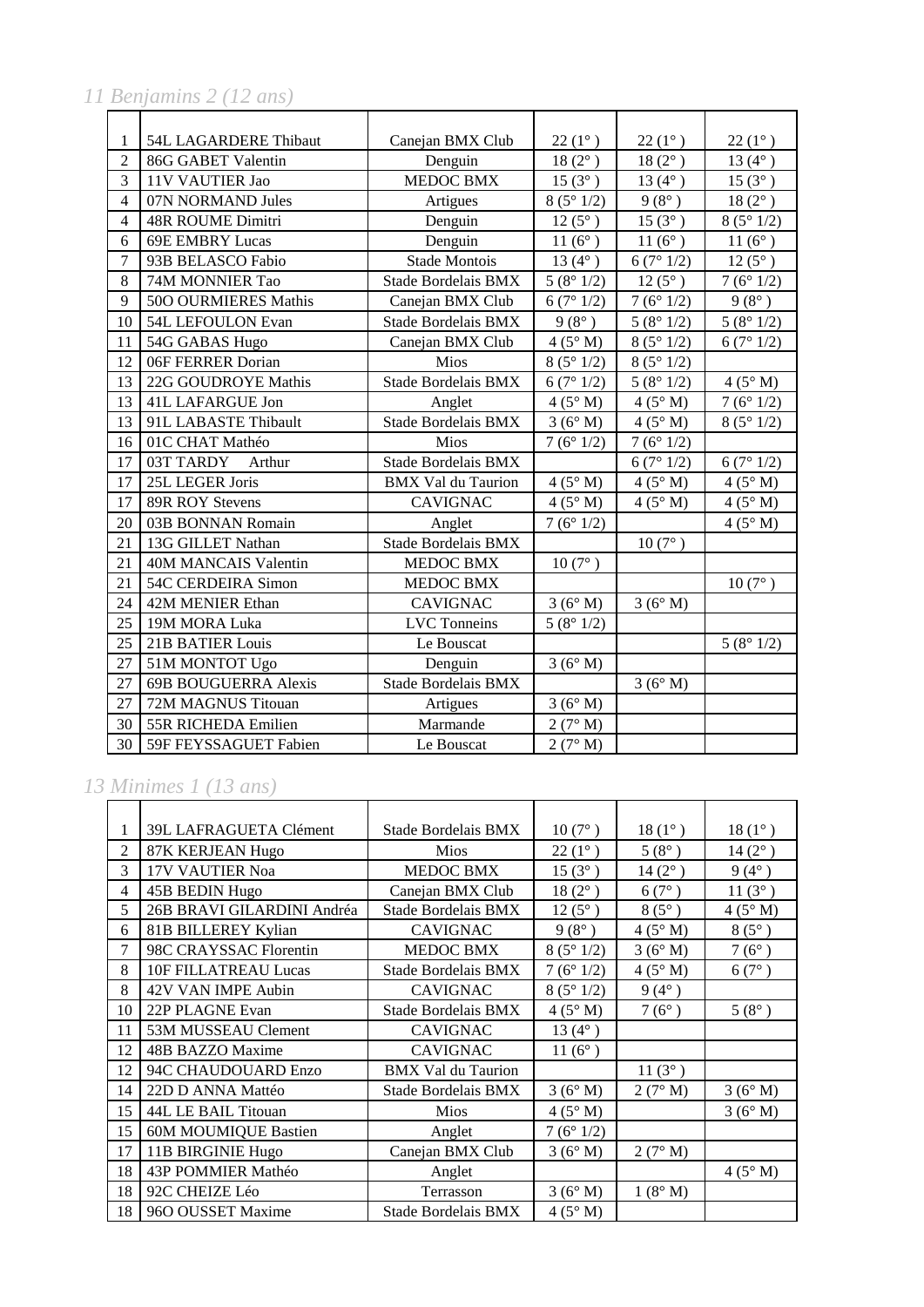| $\sim$ 1<br>$\sim$ 1 | MONZAT Pierre<br>76M                               | BMX<br>du<br>Val<br>Taurion |                   | $(6^{\circ}$<br>М<br>ັ |  |
|----------------------|----------------------------------------------------|-----------------------------|-------------------|------------------------|--|
| $\sim$<br>--         | 80 $\epsilon$<br>$\ldots$ t GARBAV $^-$<br>Esteban | Anglet                      | $7^\circ$ M)<br>- |                        |  |

### *14 Minimes 2 (14 ans)*

| 1              | 07R RANSON Brice                | Stade Bordelais BMX        | $18(2^{\circ})$  | $14(2^{\circ})$ | $14(2^{\circ})$ |
|----------------|---------------------------------|----------------------------|------------------|-----------------|-----------------|
| $\overline{2}$ | 01C CHADOURNE Simon             | MEDOC BMX                  | $15(3^{\circ})$  | $11(3^{\circ})$ | $11(3^{\circ})$ |
| 3              | 60D DENNI Enzo                  | <b>MEDOC BMX</b>           |                  | $18(1^{\circ})$ | $18(1^{\circ})$ |
| 4              | <b>56K KHOL COMPAGNON Anton</b> | <b>Stade Bordelais BMX</b> | 13 $(4^{\circ})$ | $9(4^{\circ})$  | $9(4^{\circ})$  |
| 5              | 46D DUBOT Florian               | <b>MEDOC BMX</b>           | $12(5^{\circ})$  | $8(5^\circ)$    | $8(5^{\circ})$  |
| 6              | 26H HAISSAGUERRE Benoit         | Anglet                     | 11 $(6^{\circ})$ | $7(6^{\circ})$  | $7(6^{\circ})$  |
| 7              | 10C CANDAU Mathis               | Anglet                     | $10(7^{\circ})$  | $6(7^{\circ})$  | $6(7^{\circ})$  |
| 7              | 20C CUVELLIER Jean              | Anglet                     | $22(1^{\circ})$  |                 |                 |
| 9              | 15L LACOSTE Paul                | Gujan Mestras              | 7(6°1/2)         | $5(8^{\circ})$  |                 |
| 10             | 69M MORCHOISNE Axel             | Gujan Mestras              | 8(5°1/2)         | 3(6° M)         |                 |
| 11             | 52F FAVEREAU Nathan             | <b>CAVIGNAC</b>            | $9(8^{\circ})$   |                 |                 |
| 12             | 50L LAJEUNESSE Logan            | <b>BMX Val du Taurion</b>  | 8(5°1/2)         |                 |                 |
| 12             | 70L LACOSTE Kévin               | Pau BMX Club Aquitaine     |                  | $4(5^\circ M)$  | $4(5^\circ M)$  |
| 14             | 47M MESPLEDE Léo Maxime         | Anglet                     |                  | 4(5° M)         | 3(6° M)         |
| 14             | 74H HARGOUS Axel                | Anglet                     | 7(6°1/2)         |                 |                 |
| 16             | 10H HENAUX Gabriel              | Canejan BMX Club           |                  |                 | $5(8^{\circ})$  |
| 16             | 19B BARTHE Jordy                | <b>Stade Bordelais BMX</b> |                  | 2(7° M)         | 3(6° M)         |
| 18             | <b>32C CAZAUX Leo</b>           | Anglet                     |                  |                 | $4(5^\circ M)$  |
| 18             | 52A ANTIC Florian               | Denguin                    | $4(5^\circ M)$   |                 |                 |
| 20             | <b>81G GALLIAT Alex</b>         | Artigues                   |                  | 3(6° M)         |                 |
| 20             | 94L LADRAT Alexis               | Gujan Mestras              | 3(6° M)          |                 |                 |

## *15 Cadets 1 (15 ans)*

| 1              | 63 BODZEN Jérémy          | Stade Bordelais BMX    | $18(1^{\circ})$  | $18(1^{\circ})$ | $18(1^{\circ})$  |
|----------------|---------------------------|------------------------|------------------|-----------------|------------------|
| $\mathfrak{D}$ | 53B BOUDIGUES Nathan      | Canejan BMX Club       | $14(2^{\circ})$  | $9(4^{\circ})$  | $8(5^{\circ})$   |
| 3              | 54E ESCAMES Enzo          | Pau BMX Club Aquitaine | 11 $(3^{\circ})$ | $11(3^{\circ})$ | $7(6^{\circ})$   |
| $\overline{4}$ | 49E ESSABAR Axel          | Anglet                 |                  | $14(2^{\circ})$ | $14(2^{\circ})$  |
| 5              | 12L LACROIX Sébastien     | <b>CAVIGNAC</b>        | $9(4^{\circ})$   | $7(6^{\circ})$  | $9(4^{\circ})$   |
| 6              | 35B BUCAU Mattéo          | Marmande               | $8(5^\circ)$     | $6(7^{\circ})$  | $6(7^{\circ})$   |
| 7              | 80C CAILLAUD Nathael      | Stade Bordelais BMX    |                  | $5(8^{\circ})$  | 11 $(3^{\circ})$ |
| 8              | 58D DELMAS Thomas         | Terrasson              | $7(6^{\circ})$   | $8(5^{\circ})$  |                  |
| 9              | 85M MARDEL Tom            | <b>BMXL ACADEMY</b>    |                  | 4(5° M)         | $5(8^{\circ})$   |
| 10             | 72R RICHOU Pierre Loup    | <b>Stade Montois</b>   | $5(8^{\circ})$   | 3(6° M)         |                  |
| 11             | <b>16L LETRANGE Louis</b> | <b>Stade Montois</b>   | 3(6° M)          | $4(5^\circ M)$  |                  |
| 11             | 96B BARTHE Dylan          | Stade Bordelais BMX    |                  | 3(6° M)         | $4(5^\circ M)$   |
| 13             | 83D DESERT Jazon          | <b>Mios</b>            | $6(7^{\circ})$   |                 |                  |
| 14             | 05M MAGNE Romain          | Artigues               | $4(5^\circ M)$   | 1(8° M)         |                  |
| 14             | 32S SOLER Clément         | Artigues               | 3(6° M)          | 2(7° M)         |                  |
| 16             | 62E ETCHEMENDY Jean       | Anglet                 | $4(5^\circ M)$   |                 |                  |
| 17             | 78L LOUTREIN Gaëtan       | MEDOC BMX              |                  |                 | 3(6° M)          |
| 18             | 18G GIERZAK Thibaut       | Mios                   | 2(7° M)          |                 |                  |
| 18             | 51J JADEAU Théo           | Artigues               |                  | 2(7° M)         |                  |

# *16 Cadets 2 (16 ans)*

| 64G GABORIAS Alexandre | Canejan BMX Club | $18(1^{\circ})$ | $9(4^{\circ}$     | $18(1^{\circ}$   |
|------------------------|------------------|-----------------|-------------------|------------------|
| 01R RICHARD Lucas      | Canejan BMX Club | $8(5^\circ$     | 14 $(2^{\circ})$  | 14 $(2^{\circ})$ |
| 04G GUICHARD Martin    | Canejan BMX Club | 5 (8°           | $8(5^\circ$       | $1(3^{\circ})$   |
| 72E ETCHELECU Thibault | Anglet           | $(6^\circ$      | $6^{(7^{\circ})}$ | 9 $(4^{\circ}$   |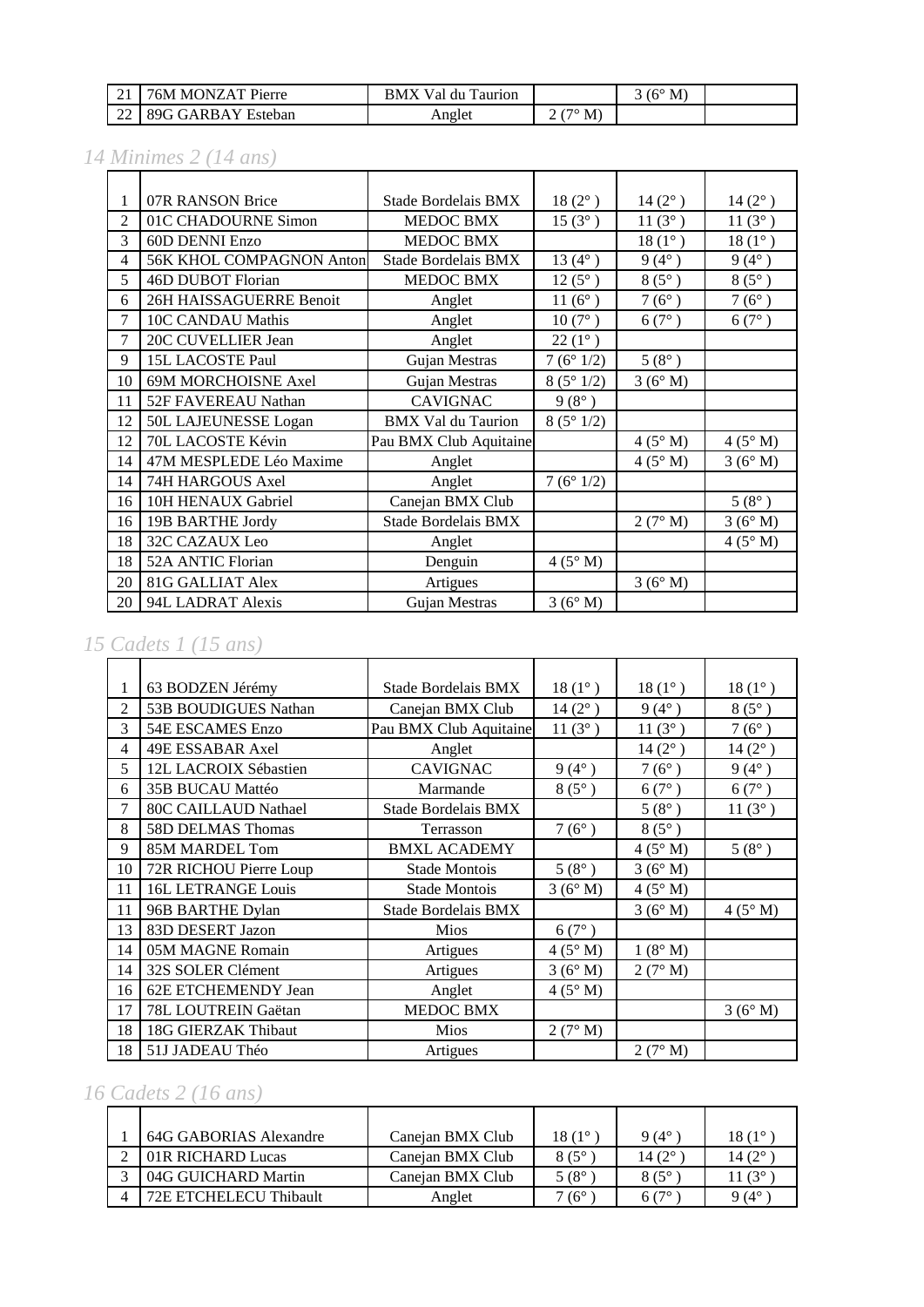| 5  | 49G GAILLARD Theo         | Marmande            | $9(4^{\circ})$   | $11(3^{\circ})$ |                |
|----|---------------------------|---------------------|------------------|-----------------|----------------|
| 6  | 74M MARAQUE Maory         | <b>CAVIGNAC</b>     | $4(5^\circ M)$   | $7(6^{\circ})$  | $8(5^\circ)$   |
| 7  | 39N NAVARRO Ugo           | <b>St Etienne</b>   |                  | $18(1^{\circ})$ |                |
| 8  | 72A ARANDA SANCHEZ Justin | Canejan BMX Club    | $14(2^{\circ})$  |                 |                |
| 9  | <b>25G GAZEAU Nicolas</b> | <b>CAVIGNAC</b>     | 3(6° M)          | $4(5^\circ M)$  | $4(5^\circ M)$ |
| 9  | 37P PRADINES Morgan       | Stade Bordelais BMX | 3(6° M)          | 4(5° M)         | $4(5^\circ M)$ |
| 9  | 48M MONTOT Corentin       | Denguin             | 11 $(3^{\circ})$ |                 |                |
| 9  | 64B BERLANDE Adrien       | Artigues            |                  | $5(8^{\circ})$  | $6(7^{\circ})$ |
| 13 | 24M MAYADE Morgan         | Terrasson           | $6(7^{\circ})$   | 2(7° M)         |                |
| 14 | 57T TOURNESSI Hugo        | Gujan Mestras       |                  |                 | $7(6^{\circ})$ |
| 14 | <b>86R ROSQUIN Tony</b>   | <b>LVC</b> Tonneins | 4(5° M)          | 3(6° M)         |                |
| 16 | 59T TISIOT David          | Artigues            |                  | 3(6° M)         | 3(6° M)        |
| 17 | 97T TOURNESSI Axel        | Gujan Mestras       |                  |                 | $5(8^{\circ})$ |
| 18 | 52P PEYSSON Grégoire      | Le Bouscat          | 2(7° M)          |                 |                |

### *17 17 ans et + loisirs*

|                | 47B BECUE Aurélien         | Merville               |                  | $18(1^{\circ})$  | $18(1^{\circ})$ |
|----------------|----------------------------|------------------------|------------------|------------------|-----------------|
| $\overline{c}$ | 34L Le CAMUS Corentin      | Canejan BMX Club       | $14(2^{\circ})$  | $9(4^{\circ})$   | 11(3°)          |
| $\overline{c}$ | 55A AJA MUNOZ Maxime       | Anglet                 | $18(1^{\circ})$  | $11(3^{\circ})$  | $5(8^{\circ})$  |
| 4              | 25H HUGOT Antoine          | St Quentin             |                  | $14\,(2^\circ$ ) | $11(6^{\circ})$ |
| 5              | 34B BIANCUZZI Florian      | Le Bouscat             | 11 $(3^{\circ})$ | $7(6^{\circ})$   | 4(5° M)         |
| 5              | 62M MAZIERE Gaëtan         | Marmande               | $8(5^{\circ})$   | $5(8^{\circ})$   | $9(4^{\circ})$  |
| $\overline{7}$ | 32C COSCAT Cyril           | Pau BMX Club Aquitaine |                  | $8(5^{\circ})$   | $6(7^{\circ})$  |
| 7              | 77W WOJEIK Alexandre       | Le Bouscat             |                  | 6(7°)            | $8(5^{\circ})$  |
| 7              | 98G GUESDON Florian        | MEDOC BMX              |                  |                  | $14(2^{\circ})$ |
| 10             | <b>30T THEREZE Florian</b> | MEDOC BMX              | $5(8^{\circ})$   | 3(6° M)          | 3(6° M)         |
| 10             | 76L LEGOFF Edern           | Le Bouscat             | $7(6^{\circ})$   |                  | $4(5^\circ M)$  |
| 12             | 58M MOUMIQUE Matthieu      | Anglet                 | $9(4^{\circ})$   |                  |                 |
| 13             | 05C CORREIA Kévin          | Pau BMX Club Aquitaine | 3(6° M)          | $4(5^\circ M)$   |                 |
| 13             | 53A ARGUINDEGUY Mickael    | Anglet                 |                  |                  | $7(6^{\circ})$  |
| 15             | 23V VIALE Anthony          | MEDOC BMX              | $6(7^\circ)$     |                  |                 |
| 15             | 26C COLBOC Alexandre       | <b>CAVIGNAC</b>        | 3(6° M)          | 1(8° M)          | 2(7° M)         |
| 15             | 29V VANDERMEERSCH Marc     | MEDOC BMX              | $4(5^\circ M)$   | 2(7° M)          |                 |
| 18             | 91B BEAUMONT Pierre        | <b>LVC</b> Tonneins    |                  | 2(7° M)          | 3(6° M)         |
| 19             | 08D DUVERGER Jimmy         | Denguin                | $4(5^\circ M)$   |                  |                 |
| 19             | 17M MAYADE Jérémy          | Terrasson              |                  | $4(5^\circ M)$   |                 |
| 21             | 36C CAMPOS Jimmy           | Canejan BMX Club       |                  | 3(6° M)          |                 |
| 22             | 33Q QUILLEVERE Mathieu     | Canejan BMX Club       |                  |                  | 2(7° M)         |
| 22             | <b>48B BRUGERE Maxime</b>  | Canejan BMX Club       | 2(7° M)          |                  |                 |
| 22             | 57P PASTURAUD Clément      | <b>MEDOC BMX</b>       | 2(7° M)          |                  |                 |
| 25             | 04L LIBERSAT Kelian        | <b>LVC</b> Tonneins    | 1(8° M)          |                  |                 |

# *18 Master (30 ans et +)*

|   | 07D DUBREUIL Thibault      | Le Bouscat          | $12(1^{\circ} M)$ | $9(2^{\circ} M)$   | $12(1^{\circ} M)$ |
|---|----------------------------|---------------------|-------------------|--------------------|-------------------|
| 2 | 34B BORIE Edouard          | Stade Bordelais BMX |                   | 13 $(1^{\circ} M)$ | 5(3° M)           |
| 3 | 70M MONTERO Hugues         | Canejan BMX Club    | 8(2° M)           |                    | $3(4^\circ M)$    |
| 3 | 83B BEAUMONT Stéphane      | Marmande            |                   | $3(5^\circ M)$     | 8(2° M)           |
| 5 | 69L LAGARDE Vincent        | <b>Mios</b>         | $3(4^{\circ} M)$  | 2(6° M)            | $2(5^\circ M)$    |
| 6 | 76F FEYRIT Jacques Olivier | Stade Bordelais BMX |                   | 6(3° M)            |                   |
| 6 | 80L LACOSTE Sylvain        | Gujan Mestras       | $2(5^\circ M)$    | 4(4° M)            |                   |
| 8 | <b>38A ANTIC Willy</b>     | Denguin             | 5(3° M)           |                    |                   |
| 9 | 42C CRAYSSAC Christophe    | <b>MEDOC BMX</b>    | $(6^\circ M)$     | $(7^\circ M)$      | $1(6^{\circ} M)$  |